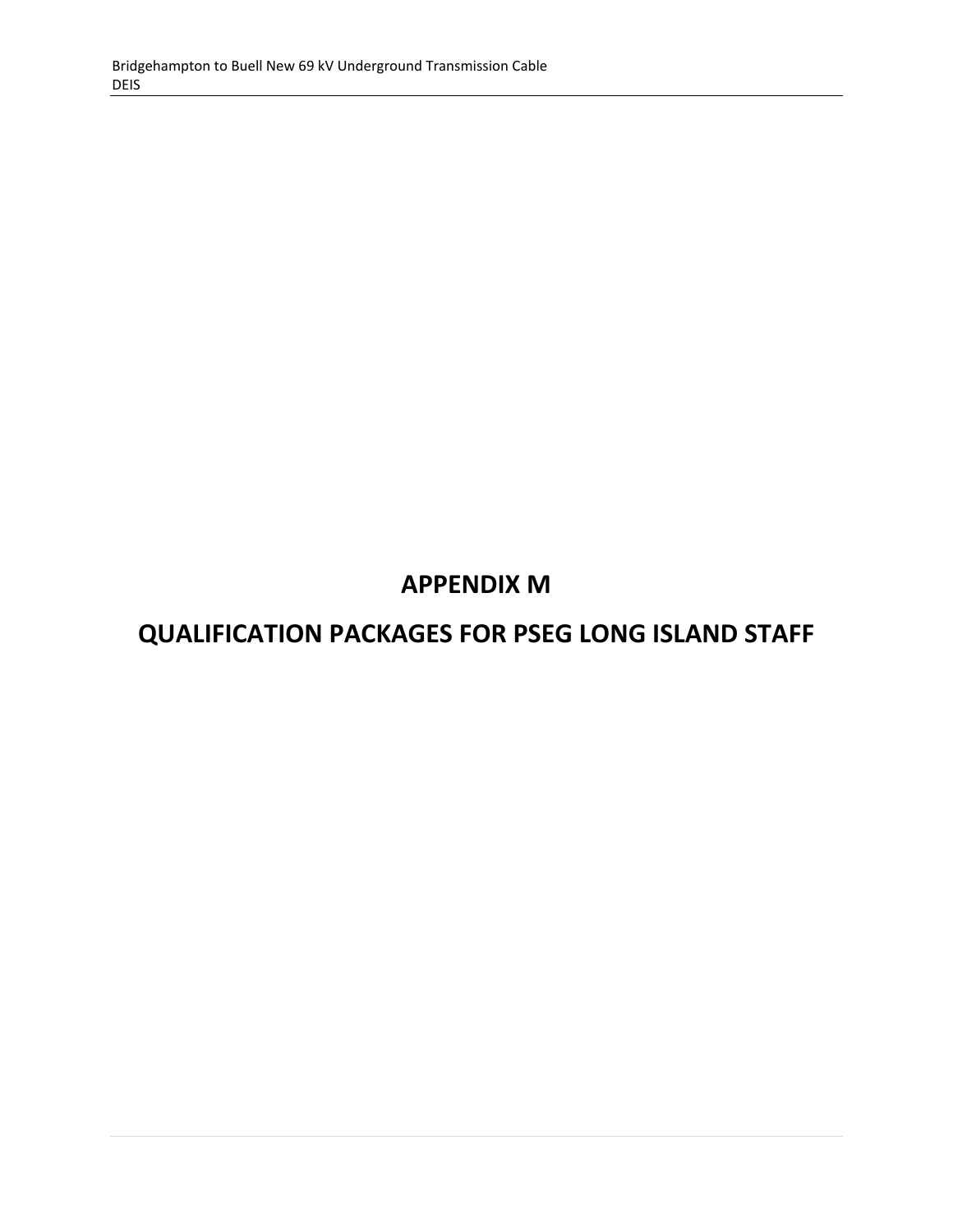## **Lara H. Urbat Certified Ecologist, ESA Project Management Professional Curriculum Vitae**

#### **Experience:**

- **PSEG Long Island (February 2017—Present)** *Permitting Specialist Supervisor (August 2018—Present) Permitting Specialist (February 2017—August 2018)* Review and preparation of permit applications to agencies and SEQRA documents for electric utility projects. Preparation of restoration plans, scientific analyses, coordination of restoration activities, restoration oversight and follow up monitoring. Site inspections to delineate wetlands, assess habitat, determine restoration success and monitor construction activities. Coordinate with agencies on project goals and environmental needs. Supervise team of environmental scientists and manage workloads.
- **Nelson Pope & Voorhis, LLC (2007—January 2017)** *Project Manager/Environmental Scientist (2014—2017) Environmental Scientist (2011—2014) Environmental Analyst (2007—2011)*

*Division of Environmental and Community Planning, Melville, NY* Preparation of scientific studies and impact analysis documents including ecological assessments, wetland permit processing and restoration, and natural resource protection. Assess habitats, design restoration, and oversee implementation of restorations for both upland and wetland habitats. Conduct ecological assessments for public and private properties. Conduct investigations for rare, threatened, and endangered species. Review projects on behalf of municipalities and provide recommendations. Preparation of watershed management plans, stormwater pollution prevention plans, and analysis of water quality data. Preparation of landscape scale scientific analysis for targeted habitat restoration and improvements. Specialized capabilities in GIS, AutoCAD, and graphic software to aid in resource inventory and analysis.

- **Teaching Assistant for BIO 201, Stony Brook University (September 2006-December 2006)** Led undergraduate organisms to ecosystems laboratory sections.
- **Teaching Assistant for BIO 203, Stony Brook University (January 2006-August 2006)** Led undergraduate cell and organ physiology laboratory sections.

#### **Education:**

#### **M.A. Stony Brook University**

Department of Ecology and Evolution, December 2006 Thesis: "The accuracy of predictions for invasive Garlic Mustard, *Alliaria petiolata*, in North America" **B.S. Stony Brook University** Department of Biology, June 2005

#### **Research Experience:**

#### **Undergraduate Research, Stony Brook University**

Department of Biology, September 2004-June 2005 This consisted of independent undergraduate research which focused on invasive earthworms on Long Island. The fall semester focused on the location, abundance and species of earthworms present, while the spring semester Focused on the effects of soil type on the growth rate of earthworms

#### **Significant Professional Achievements**

I am currently out of the office and will return on Monday, January 2. I will be checking emails intermittently. If this is an urgent matter, please text me at 516-254-6292. Thank you and Happy Holidays.

- **Fire Island Carrington Tract Damage Assessment** (2021) Design a restoration assessment protocol, implement said protocol, and generate assessment report for a wetland damaged by utility activities. The protocol, assessment, and restoration recommendations were accepted by the National Park Service.
- **Riverhead to Canal Marshalling Yard Restoration Plan** (2021) Design a restoration plan accepted by both the DPS and Suffolk County for a marshalling yard utilized for the Riverhead to Canal Article VII project.
- **Chapel Lane ROW Restoration Plan (2020)**  Design a DEC accepted restoration plan for work needed in the utility right-of-way. Design included an assessment of the existing habitat and selection of appropriate species to complement the existing wetland.
- **Hither Hills State Park Habitat Assessment (2019) -** Design, conduct, and supervise data collection for a habitat assessment for the siting of a electric substation in Hither Hills State Park. Study design included designation of transects for the study area and methodology for vegetative data collection.
- **Southold Substation Wetland Delineation, Habitat Assessment, Violation Resolution and Restoration Plan (2018)**  Delineate the freshwater wetland and assess the area damaged as a result of utility work in proximity to the Southold electrical substation. Utilize the results of the delineation and habitat assessment to design a restoration plan pursuant to a NYSDEC Order on Consent. The restoration plan was accepted by DEC and implemented. Post restoration monitoring is ongoing.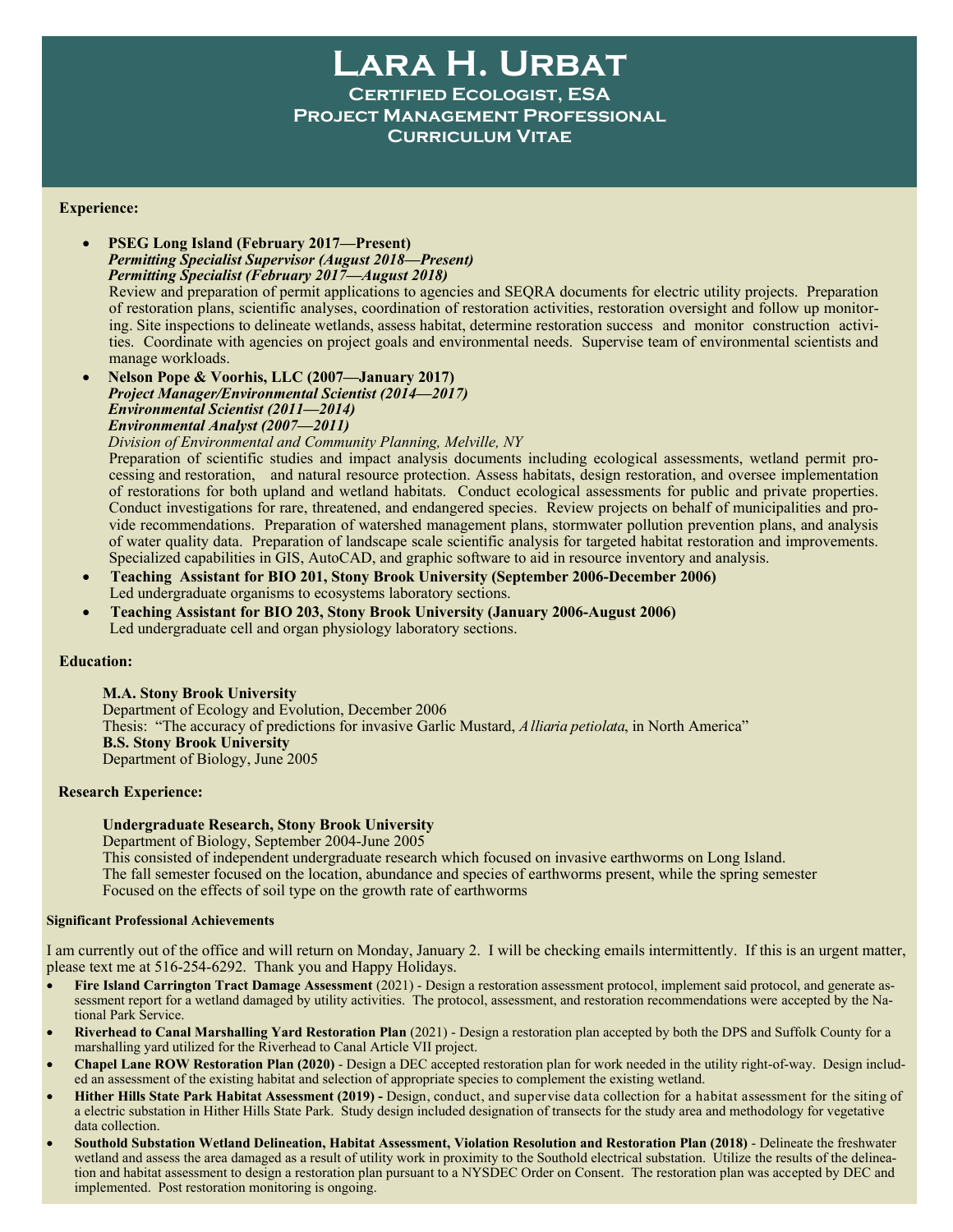**Lara H. Urbat Certified Ecologist, ESA Project Management Professional Curriculum Vitae**

#### **Significant Professional Achievements (cont'd):**

- **Suffolk County Integrated Marsh Management Program (2016—2017)** Prepared the response to the RFP issued by Suffolk County to successfully obtain the award to conduct the work. Prepared the site assessment methodology and work with the County on site selection for project implementation. Assessment methodology included inventory and analysis of marsh types within each site, analysis of hydrology in the marsh (including channels, runnels, and mosquito ditches), utilizing GIS data to further refine habitats and critical elevations for successful marsh restoration. Collaborate with coastal engineers for initial mapping and design efforts.
- **Nassau County Police Rare Habitat and Endangered Species Assessment (2015—2016)** Design and conduct a rare, threatened and endangered species vegetation assessment for remnant Hempstead Plains slated for development with a Nassau County Police facility. Design and conduct an avian survey to determine presence/absence of the NYS listed Upland Sandpiper.
- **Longwood Public Library Restoration Plans (2014 & 2016)**  Designed restoration areas throughout the library, which considered a variety of ecosystem types, including pine-oak woodland, freshwater wetlands, and meadow/grasslands. The library property is located at the headwaters of the Carmans River. Restoration adjacent to the headwaters included native wetland and upland species and post installation monitoring.
- **NEIWPCC GI/LID Project for Stewardship Sites (2014—2016)**  Project manager and lead author for the report generated for the project which entailed selection of two Long Island Sound Stewardship Sites that would receive a design for a Green Infrastructure/Low Impact Development project. Conducted technical analysis, coordinated with stakeholders, conducted project presentations, supervised staff assignments, collaborated with staff and engineer on project design, prepare QAPP, provide QA/QC for documentation and data.
- **Tuthill's Creek Watershed Management Plan (2014—2016) -** Lead author for the watershed management plan. Present information to the public and the stakeholder working group. Plan development tasks included data collection, review, and analysis, analysis of laws and policies, and preparation of the final report and associated recommendations.
- **Bristal at Jericho Endangered Species Assessment and Permitting (2015—2016) -** Conduct a habitat assessment and rare, threatened and endangered species assessment for a development located in Jericho, Nassau County, New York. Habitat assessment included inventory and cataloging of species encountered, and a determination of habitat suitability for endangered species. Coordinate with NYSDEC on permits required.
- **EPCAL Endangered Species Assessment, Habitat Assessment and Permitting (2015—2016)**  Conduct a habitat assessment for a proposed health facility located on a portion of the EPCAL property in Calverton, Suffolk County. Habitat assessment included vegetation species inventory and assessment, coordination with NYSDEC, and meeting with NYSDEC to review the potential for Northern Long Eared Bat hibernacula habitat in unused bunkers. Make recommendations for preservation areas on the property and obtain permitting for development of the facility.
- **Riverside Roundabout Stormwater and Wetlands Permitting (2015—2016)** Prepared permit applications to federal and state agencies for the reconstruction of a roundabout located in Riverside, Town of Southampton, New York. Collaborated with engineers on stormwater design and requirements. Prepared Stormwater Pollution Prevention Plan and conducted calculations and analysis to ensure all requirements were met.
- **The Hills at Southampton Ecological Investigations (2009—2016)**—Conduct ecological investigations for the proposed development located in East Quogue, Suffolk County, New York. Investigations included surveying of over 600 acres of undeveloped property, cataloguing species encountered, delineation of habitat types on the property, and preparation of the ecological analysis section for the DEIS. Coordinate and oversee the buck moth survey conducted for the property.
- **Easton Property 3-parameter wetland delineation, Muttontown (2015)** Conduct a USACE 3-parameter wetland delineation and assessment of 21 depressions located on the Easton property located in Muttontown, Nassau County. Vegetation, soils, and hydrologic information were collected within each depression and within a nearby representative upland area for comparison purposes.
- **EPCAL Grassland Restoration (2013—2015)**  Assessed damage of highly sensitive grassland habitat utilized by several rare, threatened, and endangered wildlife species. Designed, oversaw implementation, and monitored restoration of a portion of the grassland at EPCAL damaged by car storage after Superstorm Sandy. Coordinated with NYSDEC on violation resolution and ensuring restoration goals met the Order on Consent.
- **Riverside Downtown Zoning Overlay DEIS (2015)** Contributing author to the DEIS an d FEIS for the Riverside Downtown Zoning Overlay in the Town of Southampton, New York. Conducted ecological investigations for the zoning overlay district, conducted analysis of natural resource data, and prepared natural resource sections of the DEIS and FEIS. Natural resource analysis included the preparation of a focused watershed management plan and pollutant load analysis.
- **Lake Montauk Watershed Management Plan (2013-2014)**  Lead author for the watershed management plan. Present information to the public and the stakeholder working group. Plan development tasks included data collection, review, and analysis, analysis of laws and policies, and preparation of the final report and associated recommendations.
- **Manorhaven Beach/Sheets Creek Restoration Plan and Wetlands Permitting (2011—2014)** Design restoration plan for the municipal shorefront improvement project. Obtain permits from federal, state, and municipal agencies for plan implementation.
- **Blue Point Pond Watershed and Wetland Assessment and Restoration Recommendations Report (2013)**  Conduct a habitat assessment, drainage inventory, and hydrologic connectivity analysis for Blue Point Pond located in Blue Point, Suffolk County, New York. Prepare a restoration recommendations plan for the pond. Prepare habitat restoration plans for the stormwater improvements designed for the pond.
- **Shelter Island Watershed Management Plan (2012-2013)**  Lead author for the watershed management plan. Present information to the public and the stakeholder working group. Plan development tasks included data collection, review, and analysis, analysis of laws and policies, and preparation of the final report and associated recommendations.
- **Town of Oyster Bay Local Waterfront Revitalization Plan (2012)**  Prepare Local Waterfront Revitalization Area descriptions and the Inventory and Analysis for the Town of Oyster Bay Local Waterfront Revitalization Plan. Tasks included utilizing GIS based maps and data to write boundary descriptions and reviewing natural, cultural, and regulatory resources and laws to describe each reach for the plan.
- **Cold Spring Pond Park Preserve Habitat Assessment (2012)** Conduct a habitat assessment for a nature preserve located adjacent to Cold Spring Pond, Town of Southampton, New York. Assessment included categorization of habitats in the preserve area and cataloguing of species identified. Recommendations for passive trail use included in the final report to the Trustees.
- **Enchanted Forest Open Space Management Plan (2012)**  Prepare an Open Space Management Plan for land dedicated as open space as mitigation for a subdivision. Plan elements included habitat management and invasive species management.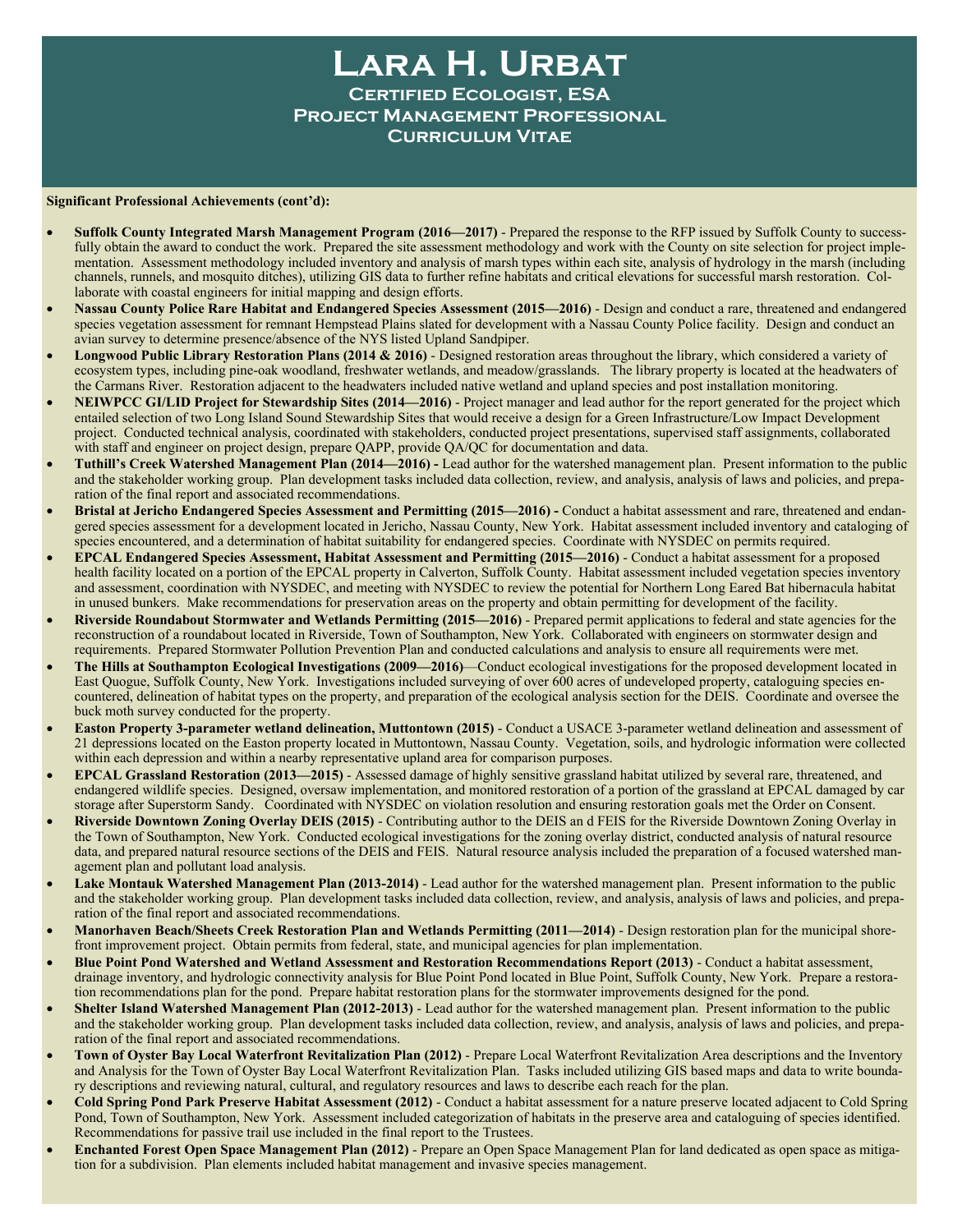## **Lara H. Urbat Certified Ecologist, ESA Project Management Professional Curriculum Vitae**

#### **Significant Professional Achievements (cont'd):**

- **Westhampton Mine Reclamation Plan (2011—2012)** Prepare a Mine Reclamation Plan for an existing mine located within both the Core Preservation Area and Compatible Growth Area of the Central Pine Barrens. Prepare and submit the Hardship Waiver Application to the Central Pine Barrens Joint Planning and Policy Commission. Design a detailed native restoration plan for the mine which was included in the application and was key in obtaining the Hardship Waiver.
- **Dix Hills Fire Department Map (2011) -** Utilize GIS to prepare a map for the fire district.
- **Montauk Avenue Improvements, Wetland Permits (2011) -** Design vegetative restoration areas and obtain permits for pavement reduction for the road end.
- **Shore Road/Scott's Cove Culvert Wetland Permits (2011) -** Obtain federal, state, and municipal wetlands permits for the reconstruction of the road an associated culvert.
- **DeForest Williams Hedge Garden Survey & Expanded EAF (2011) -** Design a survey methodology for habitat identification and quality assessment for a formal hedge garden located on the DeForest Williams estate. Conduct the survey and prepare a report detailing findings of the survey. Prepare the Expanded EAF to satisfy the municipal SEQRA requirements.
- **North Manor Estates, Expanded EAF, ACOE Wetland Delineation (2011) -** Conduct a USACE 3-paramenter wetland delineation for a wetland on the property. Coordinate with USACE staff regarding jurisdiction. Prepare an Expanded EAF to satisfy municipal SEQRA requirements for the project.
- **Great Cove Watershed Management Plan, Town of Islip (2011) -** Contributing author to the watershed management plan. Prepared select portions of the Inventory and Analysis for the watershed. Tasks included review and analysis of existing natural and cultural resource data.
- **Willow Wood at Coram Revegetation Plan (2011)**  Design a restoration plan for a multifamily development in conformance with the Central Pine Barrens Joint Planning and Policy Commission . Restoration plan included transplant of vegetation located in areas to be developed. Oversee transplant activities.
- **Artist Lake RTE Species Investigation (2011) -** Conduct a rare, threatened and endangered species investigation for areas surrounding Artist's Lake located in Middle Island, Suffolk County, New York in support of site redevelopment. Results summarized and included in SEQRA documentation.
- **Goldsmith's Inlet Draft EIS, Habitat Assessment, Endangered/Threatened Species Assessment (2010)**  Conduct habitat assessments and rare, threatened and endangered species investigations for the reconstruction of a jetty located at Goldsmith's Inlet in Southold, Suffolk County, New York. Lead author on the DEIS for the reconstruction of the jetty.
- **Water Island Association Dock Permitting (2010)** Gather depth data and obtain permits to extend the Water Island community dock to navigable water depths. Obtain permits from federal (FINS, USACE), State, and municipal agencies.
- **Eastport Hamlet Centre Draft EIS (2010)** Lead author for the DEIS for a mixed use development located in Eastport, Suffolk County, New York.
- **Cenacle Sisters Convent Expanded EAF, Endangered Species Permit, Wetlands Permits (2009-2010)** Conduct a wetland delineation, habitat assessment, and associated permitting for the reconstruction of a convent located in Ronkonkoma, Suffolk County, New York.
- **Hempstead Plains Invasive Species Assessment (2009)**  Conduct a field visit identifying and delineating invasive species present on the Hempstead Plains Preserve located in Nassau County, New York.
- **Lighthouse Development Wetland Delineation and Habitat Assessment (2008—2009)**  Conduct a habitat assessment and wetland delineation for the proposed Lighthouse at Long Island development located in Uniondale, Nassau County, New York. Delineate over 1.5 miles of wetland along the Meadowbrook Parkway. Catalogue vegetation and wildlife species in undeveloped areas and determine habitat types present.
- **Calverton Naval Property Avian Surveys (2008-2009)** Conduct NYSDEC approved avian surveys for two summers at the EPCAL property in Calverton, Suffolk County, New York. Surveys included pre-dawn and night time surveys for rare, threatened, and endangered avian species. Habitat assessments of the property were conducted over the timeframe as well.
- **South Shore Estuary Reserve Diadramous Fish Passage Project (2007)**  Conduct stream walks of five rivers located along the south shore of Long Island, New York. Data collection included plant and invertebrate species present, habitat quality, culvert/crossing information, stream depth and velocity, and whether the crossing was a barrier to diadramous fish passage. Assist in the preparation of the findings and recommendations report for the project.

#### **Professional Presentations:**

**Long Island Invasive Species Management Area Conference Presentation (2017) Long Island Natural History Conference Invasive Species Presentation (2016) Longwood Public Library Invasive Species Education Presentation (2016) NEERS Presentation—A Method for Mapping and Prioritizing Diadramous Fish Passage Restoration (May 2011)**

#### **Certifications and Professional Associations:**

Certified Ecologist, Ecological Society of America Project Management Professional, Project Management Institute NYSDEC 4-Hour Erosion and Sediment Control Course

#### **Additional Skills:**

Proficient in ArcGIS, AutoCAD Knowledge of RAMAS, MaxEnt, InVEST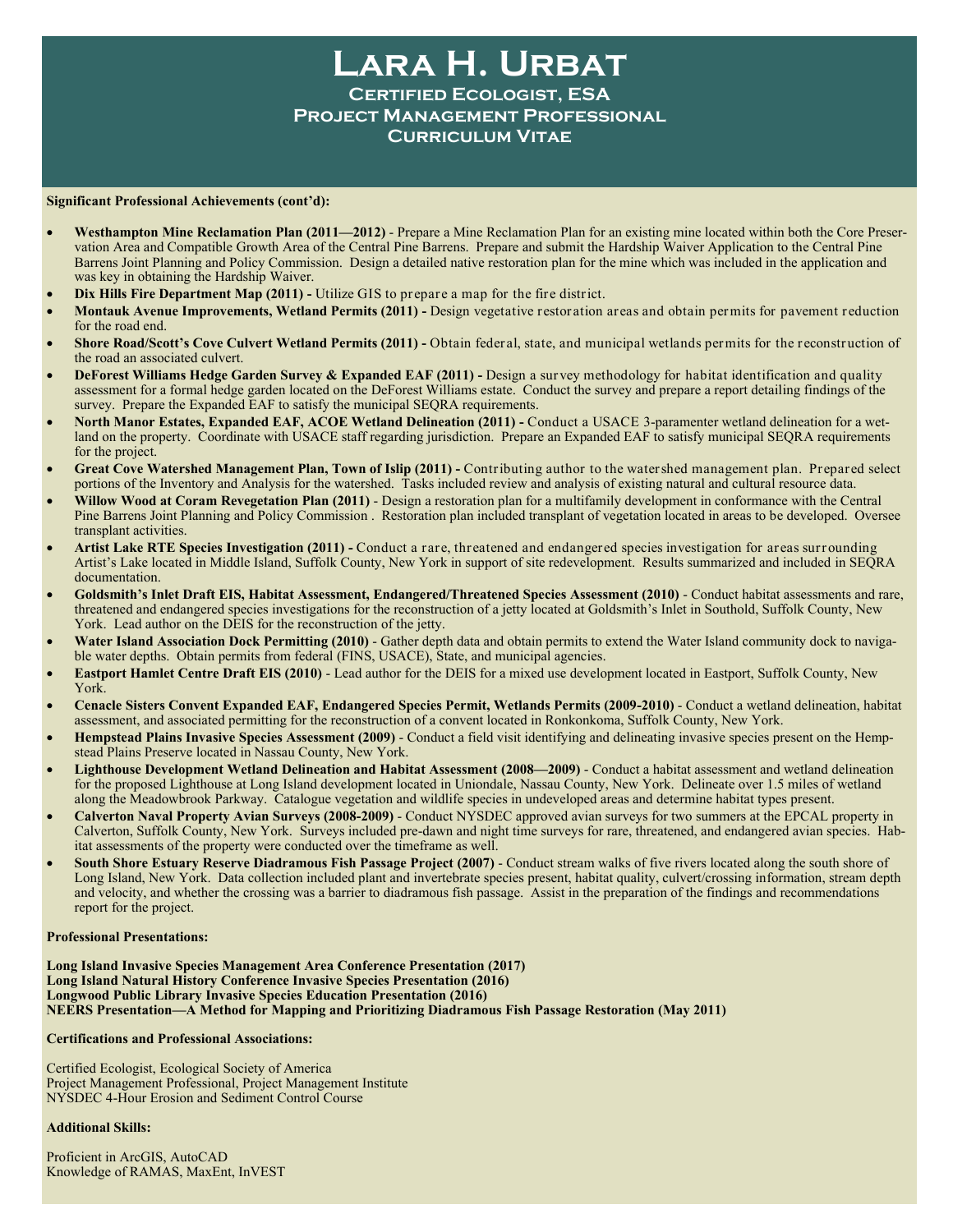

## Hannah Emouna Lead Environmental Science and Planning Analyst

## *Key Qualifications*

Ms. Emouna holds a Master's Degree in Biological Sciences with a concentration in Applied Ecology, an Advanced Graduate Certificate in Geospatial Science, and a Bachelor's Degree in Wildlife Science. She regularly performs environmental monitoring that includes habitat composition analysis and delineation, ecological modeling, and field assessments for a variety of terrestrial and marine habitats. Ms. Emouna coordinates and oversees permitting across federal, state, and municipal levels including NYSDEC, Army Corps of Engineers, NYS Department of State, NYS Department of Transportation, SEQRA and NEPA analysis. She regularly prepares Environmental Assessments and has provided environmental review of development applications for submission to and review for municipal planning boards.

## *Relevant Professional experience*

## **Fire Island Carrington Tract Damage Assessment (2021)**

Assisted with the implementation of the restoration assessment protocol accepted by the National Park Service. Protocol included species and habitat identification, percent cover and species diversity analysis.

## **Wildwood to Riverhead – Environmental Monitor (2020-2021)**

Trained and supervised environmental monitors in EM&CP conditions for the Article VII project. Trained construction personnel on invasive species identification and management techniques to prevent the spread of invasive species across the project site.

## **Hither Hills State Park Habitat Assessment (2019)**

Conducted data for the habitat assessment, and rare, threatened & endangered species investigations within significant natural communities to assess the potential impacts from the sitting of electric facilities.

## **Long Island Native Plant Initiative (LINPI) (2017-2019)**

Served on the Board of Directors and as Secretary for the Long Island Native Plant Initiative. The mission of LINPI is to protect the genetic integrity and biodiversity through the protection of native Long island plant communities and to establish a commercial source of local ecotype plant materials. Assisted with the propagation of 18+ long Island native species including herbaceous species, trees & shrubs. Assisted with the planning, planting and management of LINPI Founder Plots as well as the relocation and maintenance of greenhouse facilities.

## Education

- Master of Arts in Biological Sciences, Concentration in Applied Ecology, Stony Brook University (2013-2015) Thesis: *Habitat Suitability Study for the northern Bobwhite Quail (Colinus virgianus) Suffolk County, New York*
- Advanced Graduate Certificate- Geospatial Science, Stony Brook University (2013-2015)
- Bachelors of Science in Wildlife Science, State University of New York College of Environmental Science and Forestry (2006-2010)

## **Training**

- NYSDEC Erosion & Sediment Control Training
- GIS and Remote Sensing Software: ESRI ArcGIS 10.0 and higher, IDRISI, ENVI

Professional Affiliations

- Long Island GIS Association (LIGIS)
- Long Island Nature Organization (LINO)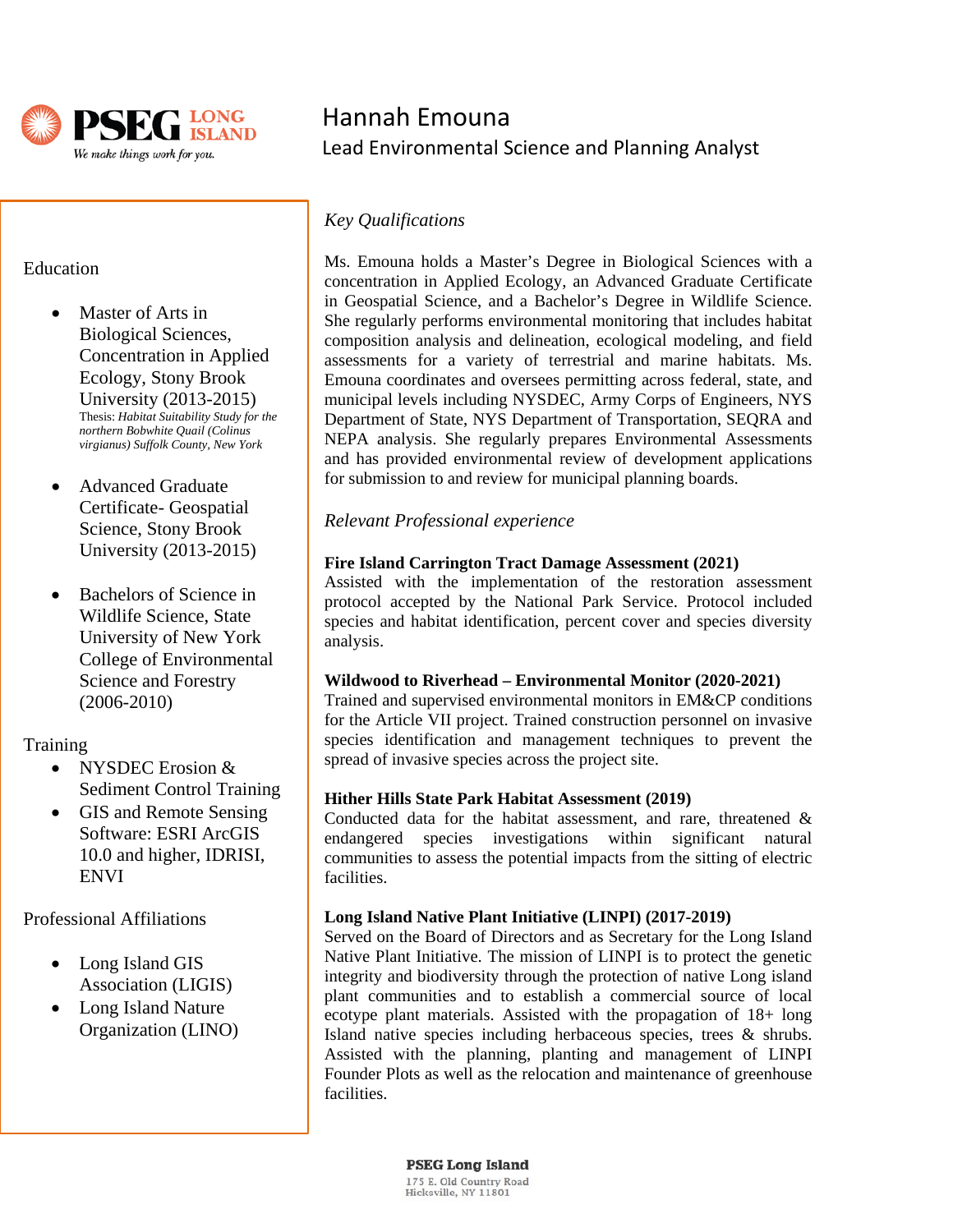#### **SCDPW Wetland Restoration- National Fish and Wildlife Foundation (NFWF) Hurricane Sandy Coastal Resiliency via Integrated Salt Marsh Management Grant (2016-2019)**

Conducted habitat assessments of previously impacted saltwater marshes throughout South Shore Estuary Reserve watershed. Developed restorations plans for four tidal marshes (+140 acres) using Integrated Marsh Management techniques to restore natural tidal flow to habitats significantly degraded by invasive species, waterlogging, erosion, and the formation of extensive series of mudflats and pannes. Secured all required environmental permitting at the Federal, State, and local levels. Assisted with pre-restoration monitoring. Developed a Quality Assurance Protection Plan and authored NEPA Environmental Assessment accepted by USFWS. Assisted with the development of a 5-year monitoring protocol to ensure the long-term goals of the restoration were accomplished.

#### **SCDPW Wetland Restoration- Smith Point County Park Tidal Restoration- Hazard Mitigation Grant Program (HMGP) (2016-2019)**

Conducted habitat assessments of the previously impacted saltwater marsh located at Smith Point County Park (77 acres). Developed a restoration plan utilizing Integrated Marsh Management techniques to restore natural tidal flow to habitats significantly degraded in order to protect the neighboring community against flooding, storm surge, and intense wave action while improving overall marsh sustainability and resilience against sea level rise. Secured all required environmental permitting at the Federal, State, and local levels. Assisted with pre-restoration monitoring. Authored the NEPA Environmental Assessment accepted by Department of Homeland Security-Federal Emergency Management Agency. Assisted with the development of a 5-year monitoring protocol to ensure the long-term goals of the restoration were accomplished.

#### **PSEGLI Canal to Southampton (2018)**

Conducted habitat and wetland delineation for PSEGLI underground 69kV cable between the Canal and Southampton substations. Prepared relevant portions of the Natural Resources section and figures for inclusion in the accepted FEAF.

#### **Storm King Art Center Habitat Assessment (2019)**

Conducted an ecological investigation, habitat assessment and wetland delineation of the 500 acres Storm King Art Center, New Windsor, New York. The assessment included the delineation of multiple freshwater wetlands, cataloging of all species encountered on site, classification and delineation of habitat types and preparation of an environmental analysis of the site to inform site management.

#### **Town of Monroe Comprehensive Plan (2019)**

Assisted with the development of the Town of Monroe Comprehensive Plan Update. Performed GIS analysis to identify significant ridgelines to allow provide a pathway for future conservation.

#### **Fishers Island Eel Grass mapping (2018-2019)**

Used historic aerials and GIS mapping to compare the historic and existing extent of eel grass beds for a private homeowner on Fisher's Island. Mapping and resulting analysis used to inform future permitting decisions.

#### **Vineyard View Multifamily Development (2018)**

Conduced habitat assessment and freshwater wetland delineation for +17 acre multifamily development. Wetland delineation completed to rectify discrepancies between multiple wetland delineations completed by various consulting firms and the NYSDEC. Final delineation accepted by NYSDEC and development firm for subdivision plans.

> **PSEG Long Island** 175 E. Old Country Road Hicksville, NY 11801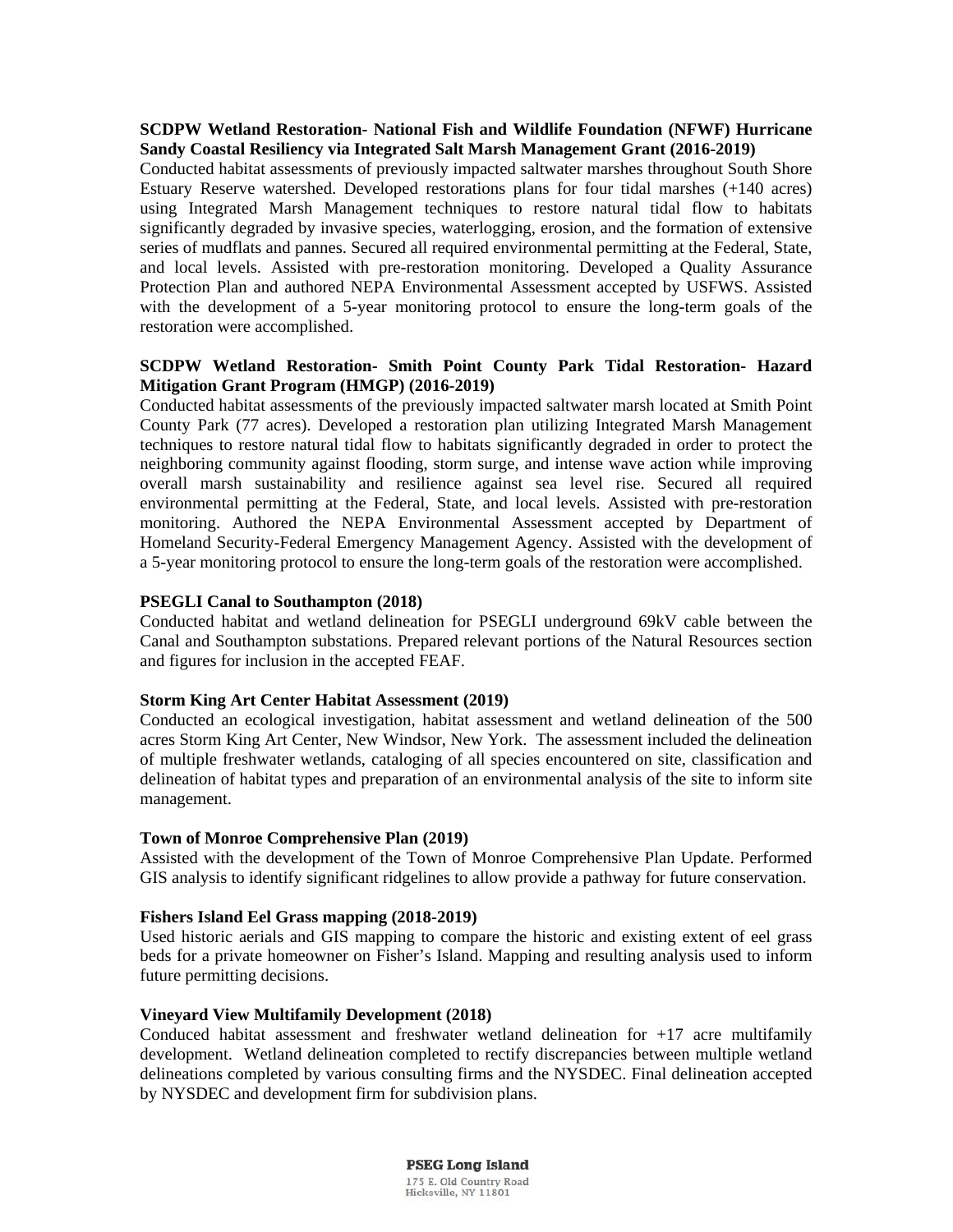## **Lewis Road PRD (previously "The Hills at Southampton") Ecological Investigations (2017- 2019)**

Conducted supplemental ecological investigations for the proposed subdivision and development located in East Quogue, Suffolk County, New York. Investigations included ongoing surveys of the undeveloped property, cataloguing species encountered.

#### **PSEG Long Island**

175 E. Old Country Road<br>Hicksville, NY 11801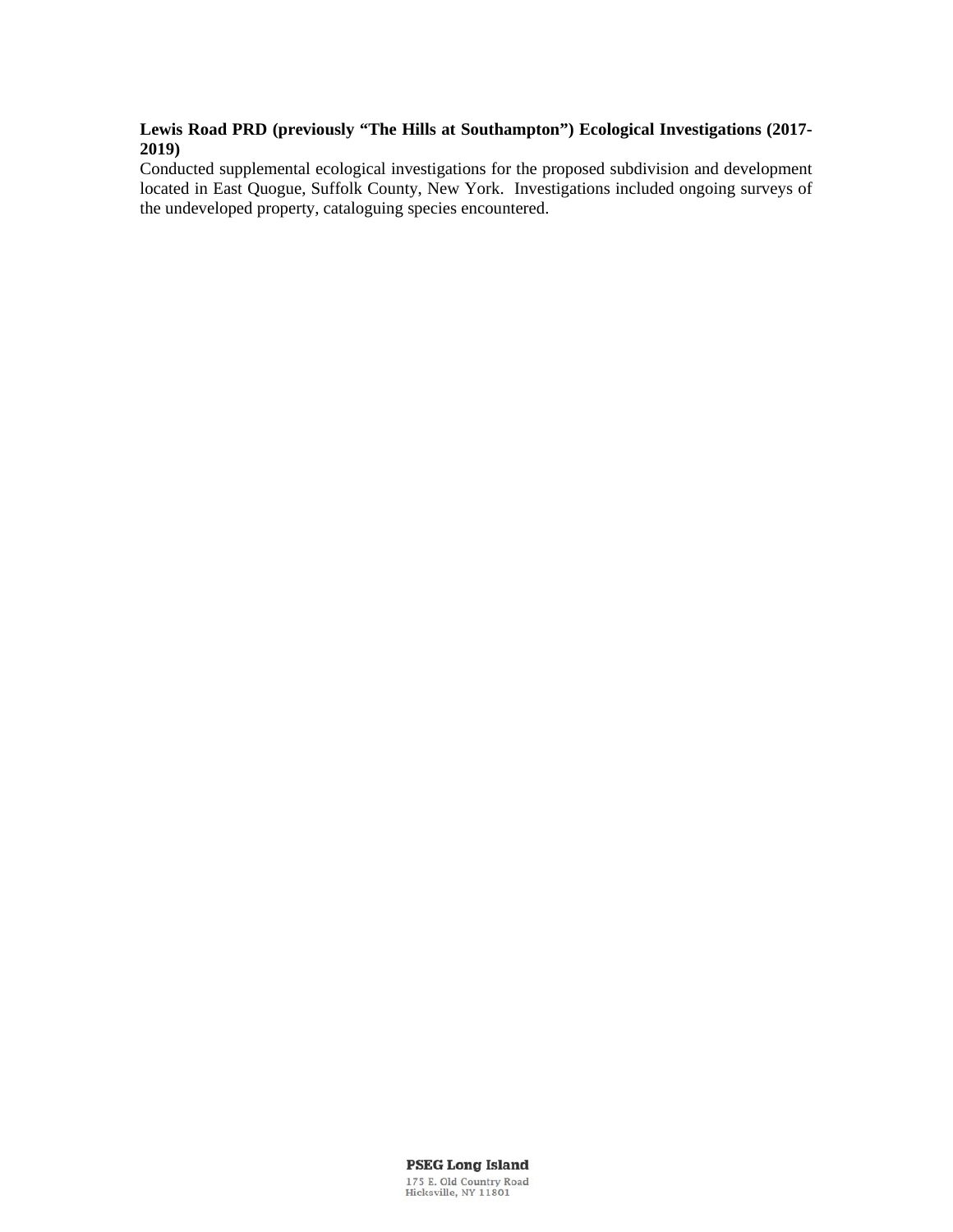#### **Cenacle Sister Demolition (2018)**

Conducted habitat assessment and delineation of habitats and freshwater wetland boundary for NYS endangered species. Secured required permits for the demolition of existing infrastructure within a known NYS endangered species habitat.

#### **McGills Pond Restoration and Stormwater Treatment (2017)**

Conducted a freshwater wetland delineation and habitat assessment of McGills Pond, Blue Point Ave, Town of Brookhaven, Suffolk County. Assisted with the design to upgrade the existing stormwater runoff system to provide pretreatment of the runoff through the construction of bioswales, bio-retention areas, and the addition of catch basins and leaching pools to minimize outflow prior to the discharge to the freshwater wetland (McGills Pond) and subsequently the Great South Bay. Developed a plan for removal of invasive species within the wetland area, vegetated pond buffer restoration and wetland restoration.

#### **Urban Design and Low Impact Development Near Long Island Sound Stewardship Sites, New England Interstate Water Pollution Control Commission (NEWIPCC)-(2016)**

Utilized the GIS based invest (Integrated Valuations of Environmental Services and Tradeoffs) and sub-model Nutrient Development Ratio to assess the ability of the ecosystem to purify stormwater runoff by retaining of providing uptake of phosphorus and nitrogen across the landscape discharging into wetlands.

#### **Hempstead Plains Endangered/Threatened Species Assessment (2015-2016)**

Conducted transect surveys to locate potential rare, threatened and endangered vegetative species and an avian survey to determine presence/absence of the NYS listed Upland Sandpiper on remnant Hempstead Plains.

**Easton Property 3-parameter wetland delineation (2015)** - Conducted a USACE 3-parameter wetland delineation and assessment of 21 depressions located on the Easton property located in Muttontown, Nassau County. The USACE 3- parameter approach included the collection and comparison of information regarding the vegetation, soils, and hydrologic within each depression and within a nearby representative upland area.

#### **Bristal at Jericho Endangered Species Assessment and Permitting (2015)**

Conducted a habitat assessment and rare, threatened and endangered species assessment for a proposed development. Habitat assessment included inventory and cataloging of species encountered, and a determination of habitat suitability for endangered floral and faunal species.

#### **Threatened Species Monitor (2013-2015)**

Monitor breeding activity of threatened Peregrine Falcons. Complete tri-weekly assessments of chick health and survival. Record daily activities of breeding adults and offspring. Assessed impact of construction activities on nest success and overall bird health. Composed and distributed tri-weekly reports, as well as weekly summaries to multiple departments including the NYS Department of Transportation, New York Department of Environmental Conservation.

> **PSEG Long Island** 175 E. Old Country Road Hicksville, NY 11801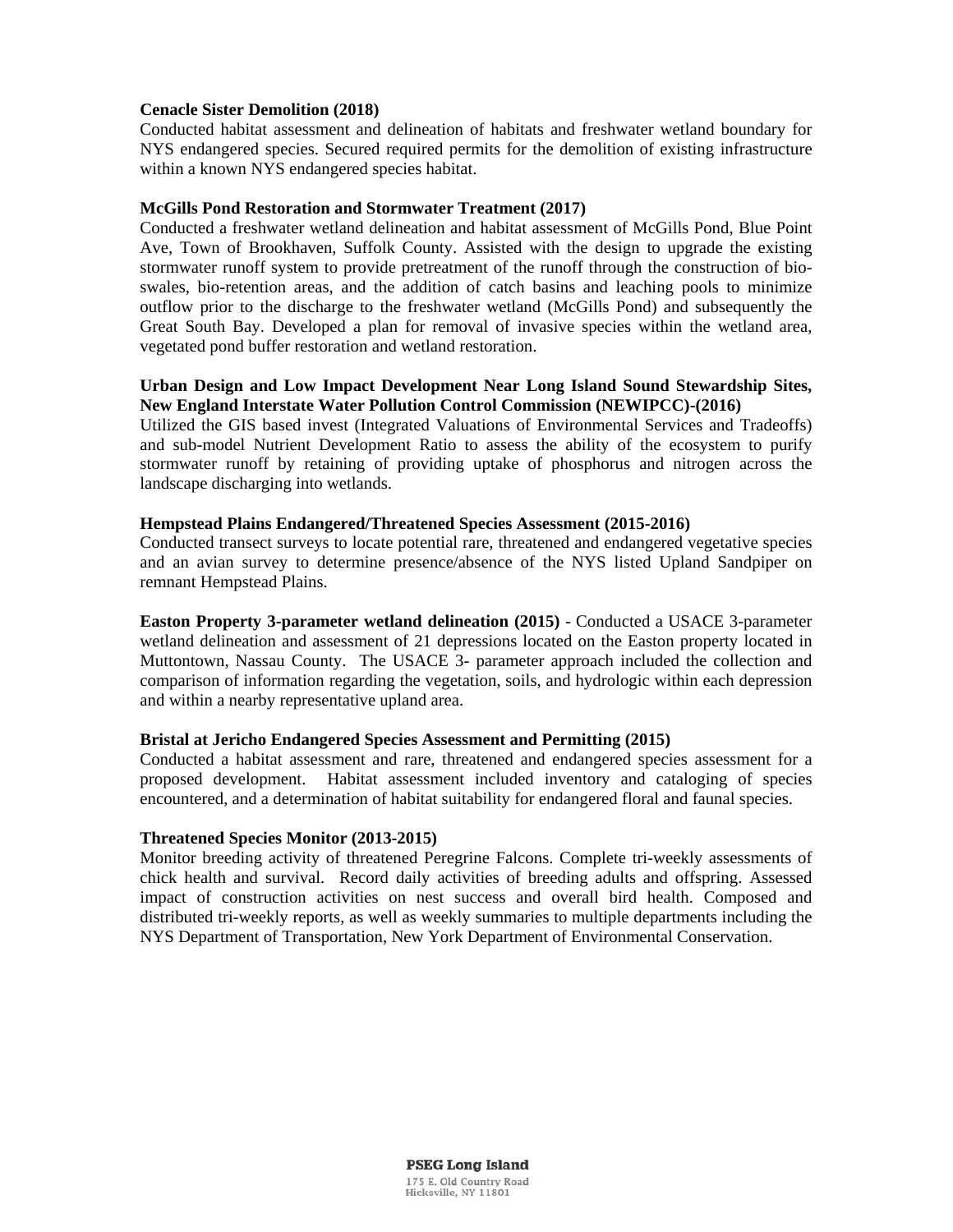

Education

- Bachelors of Science in Environmental Biology, State University of New York College of Environmental Science and Forestry (2015-2018)
- Bachelors of Science Minor in Renewable Energy, State University of New York College of Environmental Science and Forestry (2015-2018)

**Training** 

- **Rutgers University** Wetland Delineation Certificate Series
- NYSDEC Erosion & Sediment Control Training

# Justin LaCorte Environmental Science and Planning Analyst

*Key Qualifications* 

Mr. LaCorte holds a Bachelor's Degree in Environmental Biology with a minor in Renewable Energy. He has worked internationally to help educate students and the surrounding community about the practice and techniques associated with sustainable agricultural practices and restore upland and marine habitats impacted by deforestation. Mr. LaCorte has been responsible for the regular maintenance of agricultural areas, including propagation and invasive species management of active orchards, and forest permaculture areas. He regularly performs field assessments for a variety of upland and wetland habitats and has experience with the identification of various groups of flora and fauna. Mr. LaCorte regularly prepares Environmental Assessments and is responsible for permitting at the federal, state, and municipal level.

*Relevant experience*

## **Montauk, New York- New Navy Road Substation (2019)**

Conducted habitat assessment, and rare, threatened & endangered species investigations over 100+ acres of significant natural communities to assess the potential impacts from the sitting of electric facilities.

## **Horticulturalist- Lafayette Field Station Student Garden (2017)**

Under the direction of the horticultural supervisor, responsible for regular maintenance of planted agricultural area. Agricultural areas included fruit orchard, vegetable garden and edible forest permaculture area. Maintenance activities included invasive species management and expansion of existing pollinator garden and mowing.

## **Studied distress signals in American toad (***Anaxyrus americanus***) (2017)**

Conducted research activities to determine if con-specific species utilized urination as an indication of distress and warning to individuals within the immediate vicinity. Work included the safe capture, handling and release of multiple individuals during the course of the report. Research was conducted at a remote biological station in Cranberry Lake, New York.

## **Ecological Restoration- Global Student Embassy (2014-2015)**

Worked collaboratively with an international team of students and leaders to restore upland forest habitat and mangrove forest in Bahai de Caraquez, Ecudaor. Lands were previously impacted by deforestation.

## **Sustainable Agriculture- Global Student Embassy (2016)**

Worked with local communities to help develop and implement sustainable agricultural practices in Chacraseca, Nicaragua. Activities included trench digging to loosen soil for more effective root stabilization, invasive species removal, and sustainable agriculture education.

> **PSEG Long Island** 175 E. Old Country Road Hicksville, NY 11801